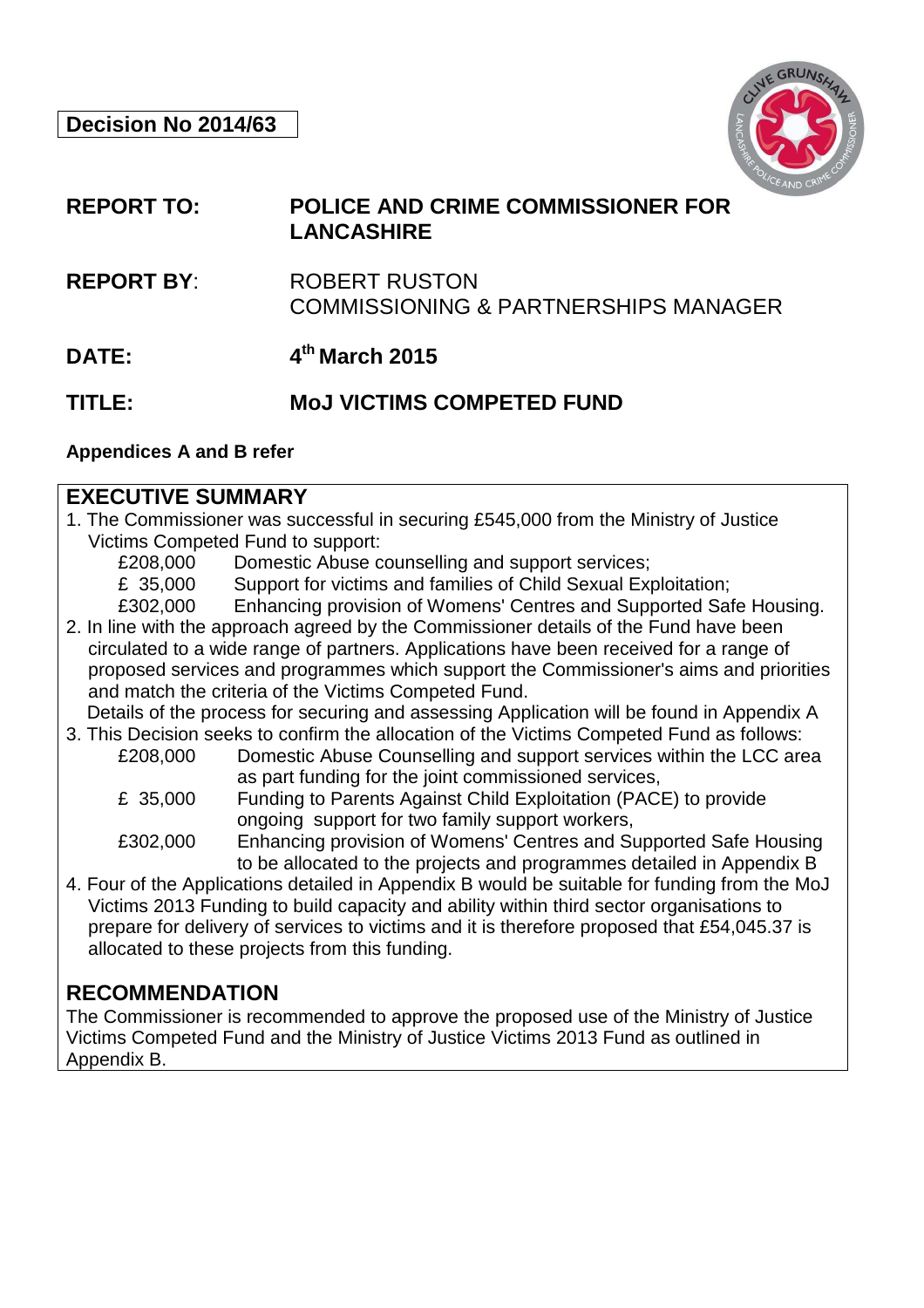## **Decision taken by the Police and Crime Commissioner for Lancashire:**

| Original decision, as set out in the attached   YES | <b>NO</b> |
|-----------------------------------------------------|-----------|
| report, approved without amendment                  |           |
| (please delete as appropriate)                      |           |

**Original decision required to be amended and decision as detailed below:**

**The reasons for the amended decision are as detailed below:**

**Police and Crime Commissioner: Comments** 

# **DECLARATIONS OF INTEREST**

The PCC is asked to consider any personal / prejudicial interests he may have to disclose in relation to the matter under consideration in accordance with the law, the Nolan Principles and the Code of Conduct.

# **STATEMENT OF COMPLIANCE**

The recommendations are made further to legal advice from the Monitoring Officer and the Section 151 Officer has confirmed that they do not incur unlawful expenditure. They are also compliant with equality legislation.